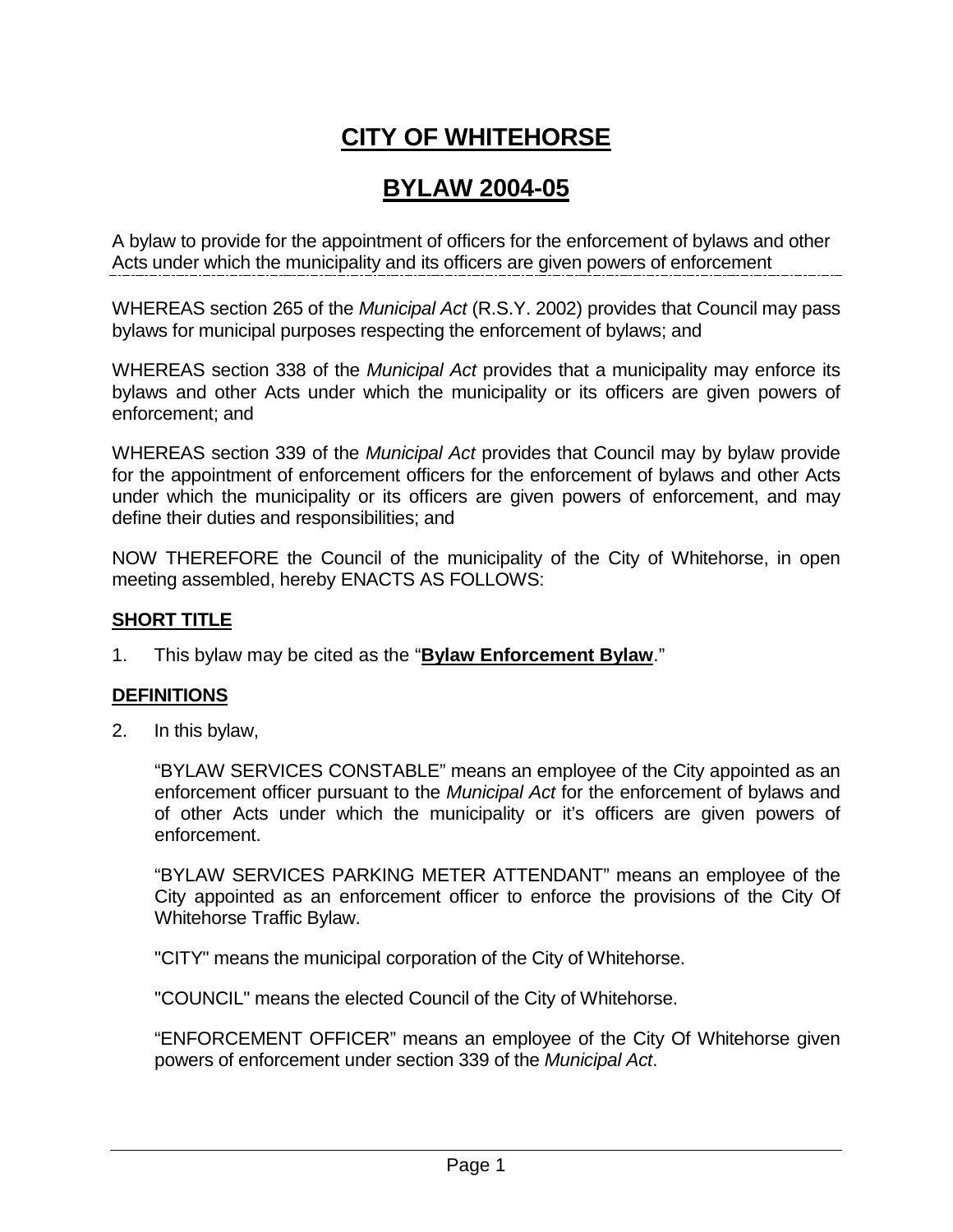"PEACE OFFICER" is defined in section 2 of the *Criminal Code of Canada* and a Bylaw Enforcement Officer is a Peace Officer within the meaning of section 2 of the *Criminal Code*.

#### **APPOINTMENT OF A BYLAW SERVICES CONSTABLE**

- 3. A Bylaw Services Constable shall be sworn as an enforcement officer and as a peace officer within the meaning of the *Criminal Code of Canada* for all purposes within the legislative competence of the Council of the City of Whitehorse.
- 4. A Bylaw Services Constable shall swear an oath as set out in Appendix "A" to this bylaw.
- 5. A Bylaw Services Constable shall have the power to enforce the provisions of bylaws enacted by the Council of the City of Whitehorse, and the provisions of other territorial statutes as authorized by law.

#### **APPOINTMENT OF A PARKING METER ATTENDENT**

- 6. A Bylaw Services Parking Meter Attendant shall be sworn as a peace officer within the meaning of the *Criminal Code of Canada* for all purposes within the legislative competence of the Council of the City of Whitehorse.
- 7. Upon appointment, a Bylaw Services Parking Meter Attendant shall swear an oath as set out in Appendix "B" to this bylaw.
- 8. A Parking Meter Attendant shall have the power to enforce the provisions of the Traffic Bylaw enacted by the Council of the City of Whitehorse.

#### **JURISDICTION**

9. The territorial jurisdiction of a Bylaw Services Constable or Parking Meter Attendant shall extend throughout the area within the municipal boundaries of the City of Whitehorse.

#### **FIREARMS**

- 10. Except as otherwise specified herein, nothing in this bylaw should be construed as granting to an Enforcement Officer the right to bear arms.
- 11. The use of firearms by Enforcement Officers shall be restricted to animal control purposes and such use shall in each instance be under the authorization, direction and control of the Manager of Bylaw Services or such other person as the Manager of Bylaw Services may designate from time to time.

#### **REPEAL**

12. Bylaw 95-59, including all amendments thereto, is hereby repealed.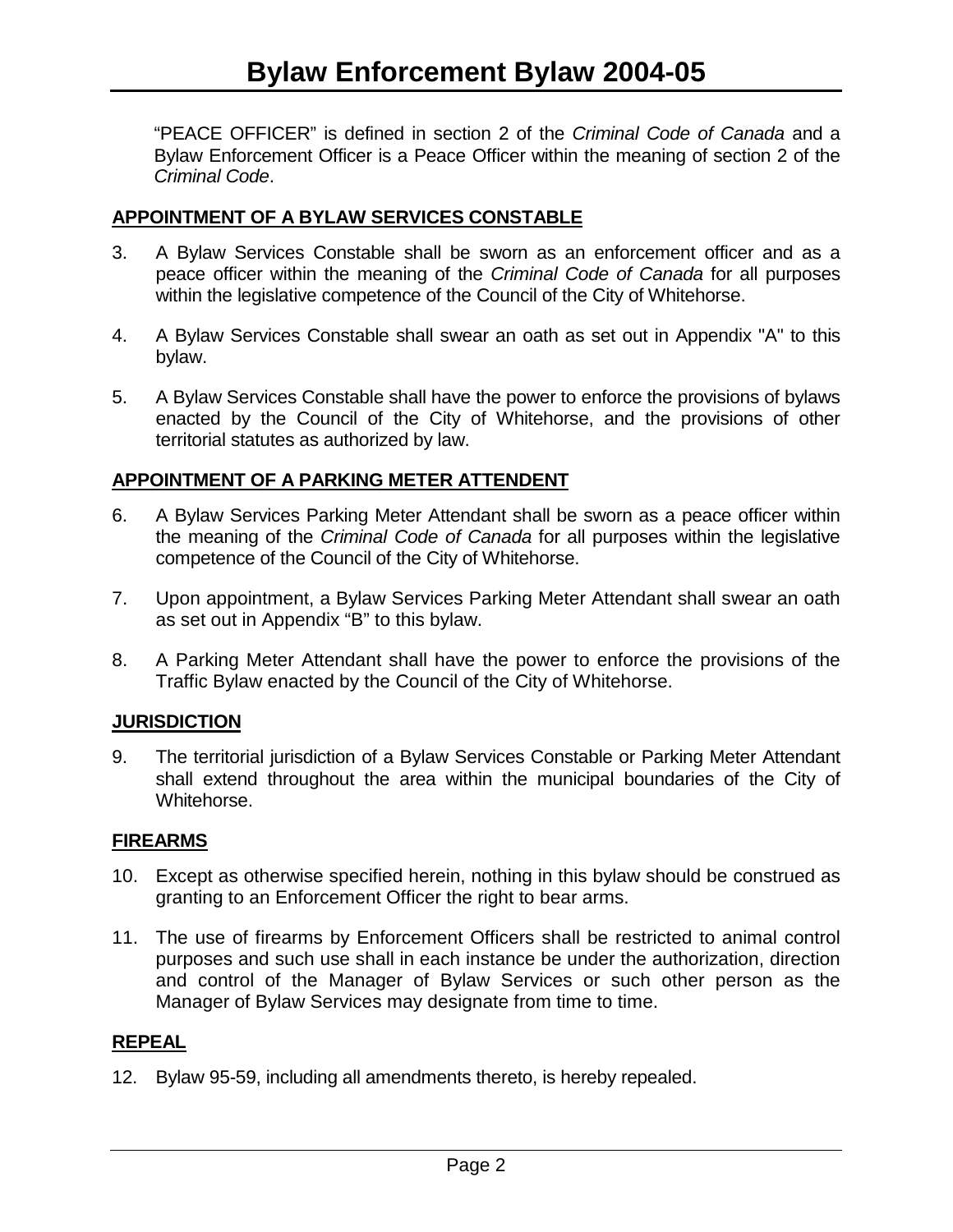#### **COMING INTO FORCE**

13. This bylaw shall come into full force and effect upon the final passing thereof.

**FIRST** and **SECOND READING**: May 25, 2004 **THIRD READING** and **ADOPTION**: June 14, 2004

*ORIGINAL BYLAW SIGNED BY*:

*"Ernie Bourassa"*

Ernest J. R. Bourassa, Mayor

*"R. I. Fendrick"*

Robert I. Fendrick, City Clerk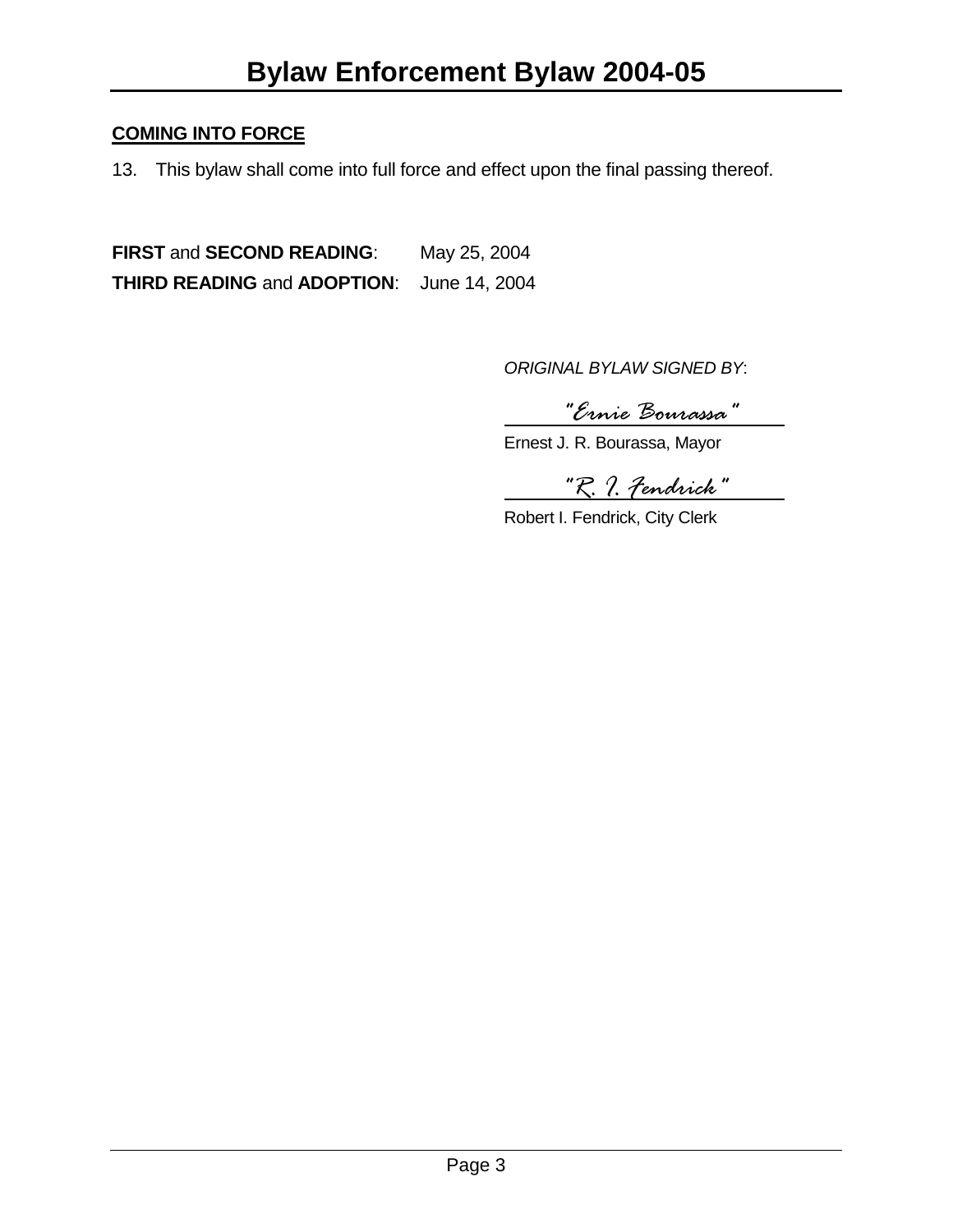#### APPENDIX "A"

### **OATH OF APPOINTMENT PEACE OFFICER AND BYLAW SERVICES CONSTABLE**

I,  $\frac{1}{2}$  and  $\frac{1}{2}$  of the City of Whitehorse in the Yukon Territory, make oath and say:

That I will well and truly serve our Sovereign Lady the Queen in the office of Peace Officer and Bylaw Services Constable for the City of Whitehorse without favour or affection, malice or ill will;

That I will, to the best of my power, cause the peace to be kept and preserved; and

That while I continue to hold the said office of Peace Officer and Bylaw Services Constable I will, to the best of my skill and knowledge, discharge all the duties and responsibilities thereof faithfully and according to law.

SO HELP ME GOD.

Sworn before me at the City of Whitehorse in the Yukon Territory this \_\_\_\_\_day of \_\_\_\_\_\_\_\_\_\_\_\_\_\_\_\_

\_\_\_\_\_\_\_\_\_\_\_\_\_\_\_\_\_\_\_\_\_\_\_\_\_\_\_\_\_\_\_\_\_\_\_\_\_\_

A Notary Public in and for the Yukon Territory

\_\_\_\_\_\_\_\_\_\_\_\_\_\_\_\_\_\_\_\_\_\_\_\_\_\_\_\_\_\_\_\_\_\_\_\_\_\_\_\_\_